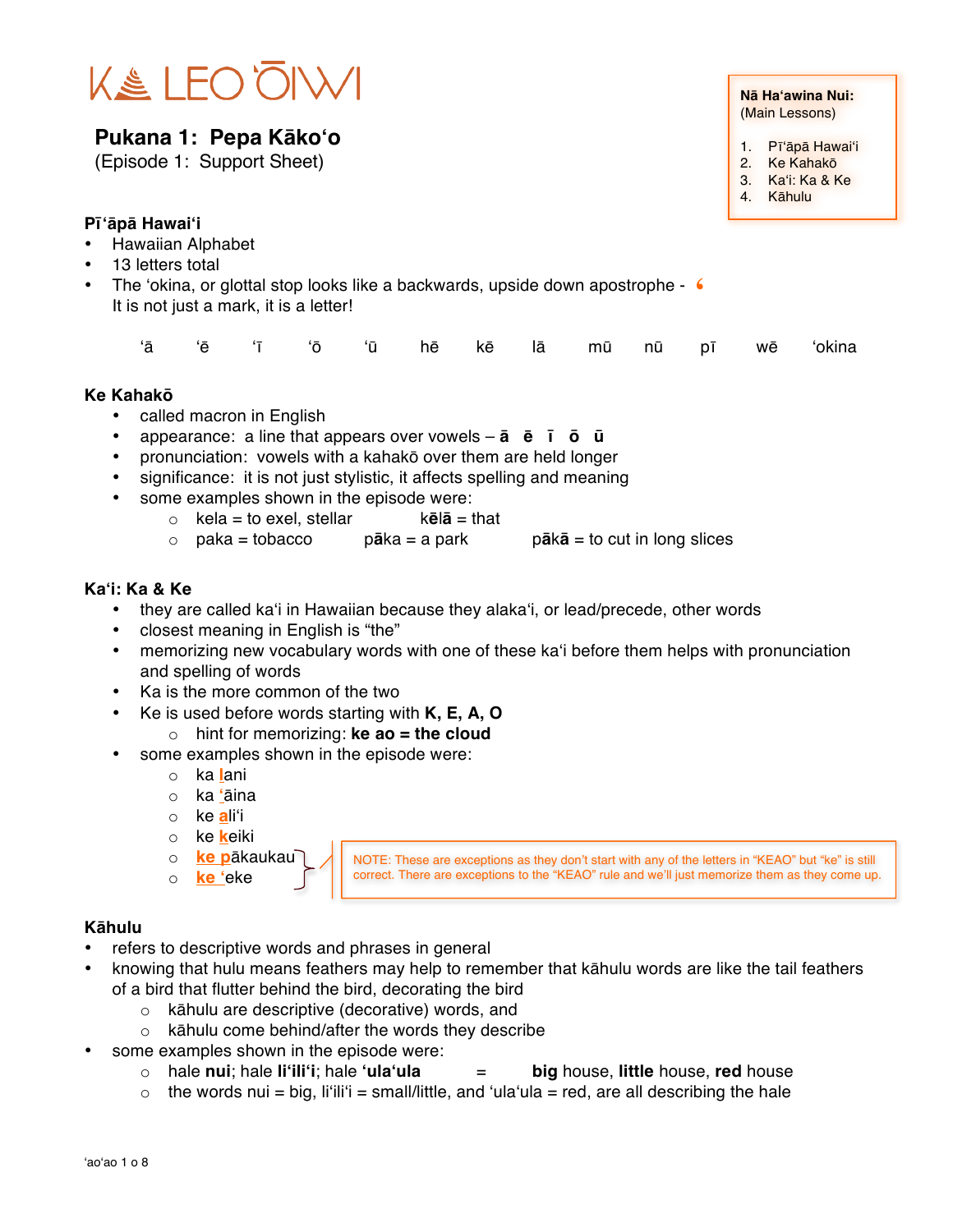

# **Pukana 1: Pepa Kākoʻo**

(Episode 1: Support Sheet)

### **Papa Huaʻōlelo**

#### (Word List)

NOTE: Many of the English equivalents given are just one of several or many. Use the Hawaiian Dictionary as well as Māmaka Kaio or visit wehewehe.org, an online collection of Hawaiian dictionaries, for complete references. For those who purchased the textbook Nā Kai ʻEwalu, there are good, detailed word lists in each chapter.

o

| ka leo                      | voice                                     | ka lumi papa   | classroom                       |
|-----------------------------|-------------------------------------------|----------------|---------------------------------|
| ka 'ōiwi                    | native                                    | ka lole        | clothes                         |
| ka 'ōlelo                   | language, to speak                        | ka wāwae       | foot, leg                       |
| ka hoaaloha                 | friend                                    | ka lole wāwae  | pants                           |
| ka papa                     | class                                     | ka mōakāka     | clear, intelligible             |
| ka maika'i                  | good, fine, well                          | ka hoʻomalolo  | to rest                         |
| ka haʻawina                 | lesson                                    | ke alanui      | street, road                    |
| ka ho'oma'ama'a to practice |                                           | ka lā          | sun, day                        |
| ke kela                     | excellent, stellar                        | ke kaua        | war                             |
| kēlā                        | that (NOTE: no ka'i because it is a ka'i) | Kalākaua       | name of Hawai'i's last King     |
| ka paka                     | tobacco                                   | ka pi'o        | arch                            |
| ka pāka                     | a park                                    | Kapi'olani     | name of King Kalākaua's queen   |
| ka pākā                     | to cut in long slices                     | ke kū          | to stand                        |
| ka maka'ala                 | to be alert                               | ka hiō         | to lean                         |
| ka lani                     | heavens, royalty                          | Kūhiō          | name of a Hawaiian prince       |
| Liliʻuokalani               | name of Hawai'i's last queen              | ka lau         | leaf                            |
| ka paoa                     | strong fragrance                          | ka launiu      | coconut leaf                    |
| Paoakalani                  | name of one of Lili'u's residences        | ka 'olu        | cool, refreshing                |
| ke kaʻi                     | to lead                                   | ka 'iu         | sacred, revered                 |
| ka 'āina                    | land                                      | Kaʻiulani      | name of a Hawaiian princess     |
| ke keiki                    | child                                     | ka pua         | flower                          |
| ke aliʻi                    | chief, royalty                            | ka wai         | water                           |
| ke pākaukau                 | table                                     | ka nani        | pretty, beautiful               |
| ke 'eke                     | bag                                       | ka hoakipa     | guest, visitor                  |
| ka mauna                    | mountain                                  | ke kono        | to invite                       |
| ke kai                      | ocean                                     | ke a'o         | to teach, to learn              |
| ka niu                      | coconut                                   | ka mea         | thing                           |
| ke kumuniu                  | coconut tree                              | ka nīnau       | question                        |
| ka 'ohu                     | mist                                      | ka makua       | adult, parent                   |
| ka hoʻāʻo                   | to try                                    | ke kumu        | teacher                         |
| ke one                      | sand                                      | ke kula        | school                          |
| ka nalu                     | wave                                      | ke kūpono      | appropriate, just, advantageous |
| ka 'ehukai                  | seaspray                                  | ke kamali'i    | child                           |
| ka hulu                     | feather                                   | <u>ke mele</u> | song                            |
| ka 'iwa                     | Frigate bird                              | ka holoholo    | to go for a walk, ride          |
| ka hale                     | house                                     | ke kaʻa        | car                             |
| ka nui                      | big, large                                | ka 'oni        | to move, wiggle                 |
| ka lumi                     | room                                      | ka huila       | wheel                           |
| ka 'au'au                   | to bathe, swim                            | ka makani      | wind                            |
| ka lumi 'au'au              | bathroom                                  | ka mana'o      | thought, idea                   |
| ke kuke                     | to cook                                   | ka nanea       | leisure, relaxed, at ease       |
| ka lumi kuke                | kitchen                                   |                |                                 |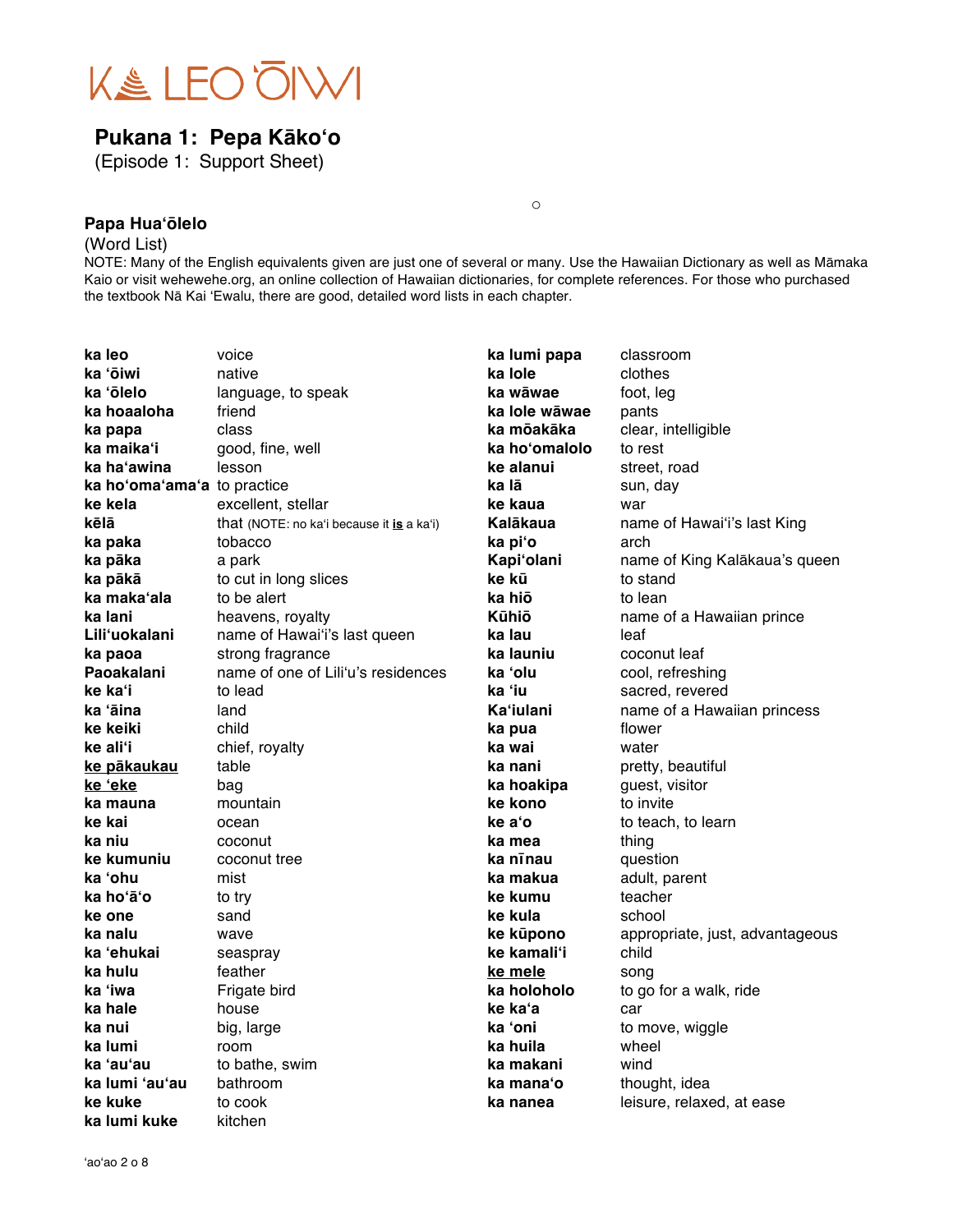

## **Pukana 1: Pepa Kākoʻo**

(Episode 1: Support Sheet)

### **Nā ʻŌlelo Pōkole**

(Short Phrases) [*Not necessarily part of ha*ʻ*awina, but characters use them freely.*]

**Aloha mai kākou!** Greetings to all! **Ma Hawai**<sup>'</sup>**i nei. Ma Hawai**<sup>'</sup>i. **ʻO wau ʻo (Hina) .** I am (Hina). [You can put any proper noun in the blank] **<sup>•</sup>O kēia <sup>•</sup>o (Pua) .** This is (Pua). [You can put any proper noun in the blank] **Ma ka hana ka 'ike.** Knowledge is in doing. [Learning by actually doing] **Ho**<sup>*'*</sup>**okani pila** To play music **Mahalo ka hele 'ana mai.** Thank you for coming. **Hele mai, hele mai!** Come, come! **E noho kākou.** Let's (all of us) sit. **Mai hopohopo.** Don't worry about it. **Mai hilahila.** Don't be shy. **Mahalo.** Thank you. **ʻĀ! ʻO ia!** That's it! **ʻAe.** Yes. **ʻAʻole.** No. **E hoʻomaʻamaʻa kākou.** Let's (all of us) practice. **E hoʻāʻo hou.** Try again. **E** ho'opili mai. **E** ho'opili mai. **Hoihoi, 'eā?** Interesting, yea? Pololei. **Correct. Pololei. Correct. ʻAʻole pololei.** Not correct. **Pehea 'o (Kai) ?** How is (Kai)? [You can put any proper noun in the blank] **He nīnau maikaʻi kēlā!** That's a good question! **KE AO** THE CLOUD (to remember ka/ke) **E wehewehe mai ʻoe i ka manaʻo nui o kēia.** Explain the main idea of this. **He hoʻāʻo maikaʻi kēlā.** That's a good try. **A laila…** And then… **Ua ʻano paʻa nō.** Kind of got it down. **No ke aha?** Why? **Pehea ʻoe e ʻōlelo ai iā (little house) ?** How do you say (little house) ? **Pehea kēia?** How about this? **He aha ka hua**<sup>*i*</sup>**olelo no (leg) ?** What's the word for (leg) ? **Ke ʻoluʻolu.** Please. **Mōakāka?** It is clear? [Does it make sense to you?] **E hāpai 'oe i kekahi la'ana.** You bring up an example. **E holoholo kaʻa kākou!** Let's (all of us) go riding on the car! **E hoʻi mai nō!** Do come back! **I hea ana kākou?** Where are we going? **Pehea kou mana'o? What's your idea? What do you think? I Waikīkī kākou!**<br> **I Waikīkī kā kou!**<br> **I Weiki** with us! Let's (all of us) go to Waikīkī!<br> **I Weiki** with us! Let's (all of us) go to Waikīkī! **Who (what) is the name of (this street) ? Eia…** Here… **Ua lawa paha kēlā no ka manawa.** That's perhaps enough for now. **E hoʻi paha kākou i ka hale.** Let's (all of us) perhaps go back to the house. **Nahenahe maoli nō!** Melodious indeed! "Too good the music!" **E nā hoa…** Dear friends…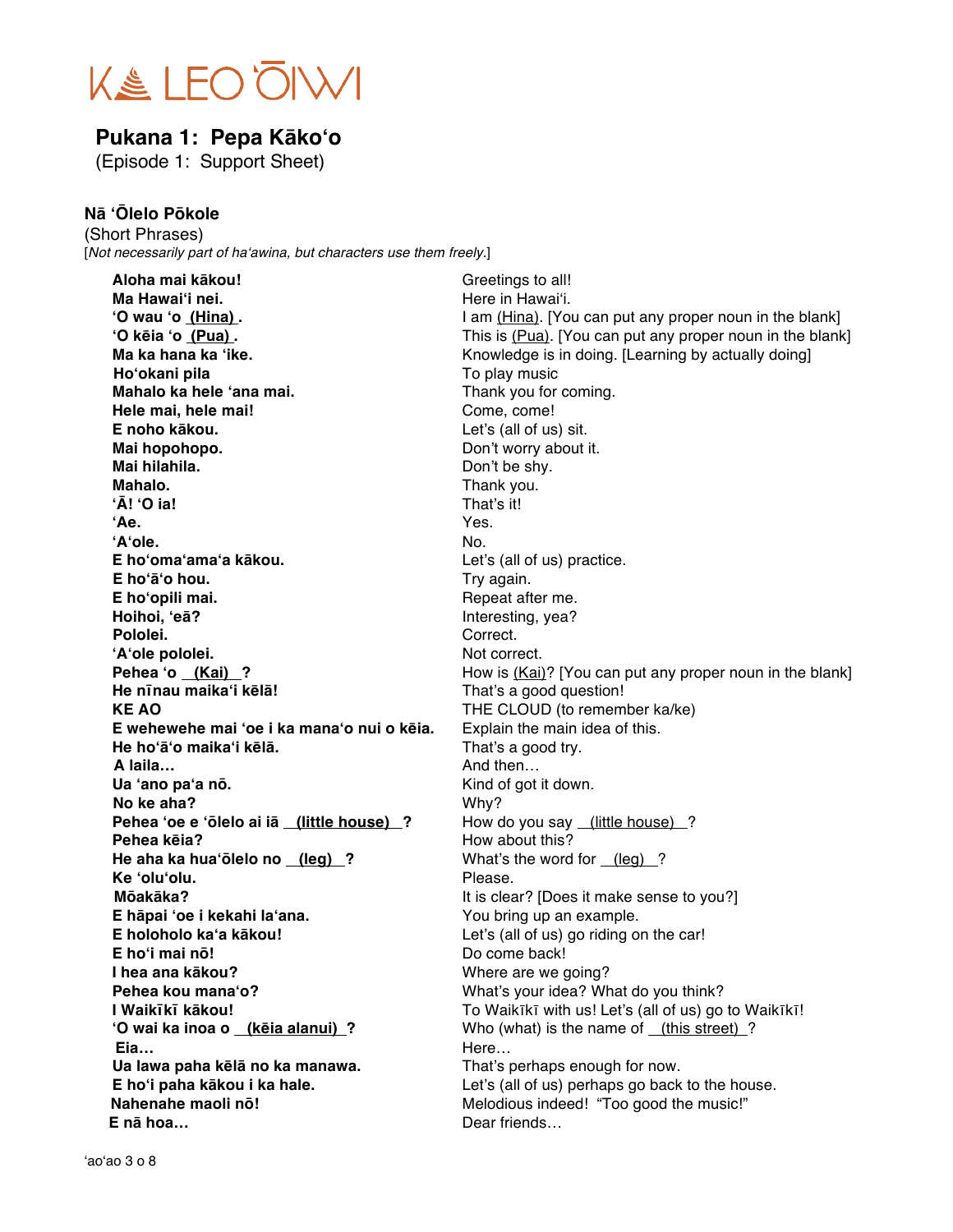

(Episode 1: Supplemental Lesson)

## **Nā Kaʻi – KA me KE**

Write down the correct kaʻi – ka or ke – before each word and the English translation after each word. (For example, see number 1).

| 1. $a'$ |                                     |                   | 6. ______ 'ohu ________________                                                                                     |
|---------|-------------------------------------|-------------------|---------------------------------------------------------------------------------------------------------------------|
|         | 2. $\frac{1}{2}$ oni $\frac{1}{2}$  |                   | 7. ______ mauna ________________                                                                                    |
|         | 3. ______ song ____________________ | 8. ____ hiō       | <u> 1986 - John Harry Harry Harry Harry Harry Harry Harry Harry Harry Harry Harry Harry Harry Harry Harry Harry</u> |
|         | 4. _____ nīnau _______________      | $9.$ $\qquad$ lau |                                                                                                                     |
|         | 5. _____ maika'i ______________     |                   |                                                                                                                     |

#### **Nā Huaʻōlelo**

Write down the Hawaiian translation for these English words, using the correct kaʻi – ka or ke. (For example, see number 1).

| 1. voice: ka leo                          |                                             |
|-------------------------------------------|---------------------------------------------|
| 2. classroom: _______________________     | 12. child: ________________________________ |
|                                           |                                             |
|                                           |                                             |
| 5. to invite: __________________________  |                                             |
| 6. guest, visitor: ______________________ |                                             |
| 7. room: ____________________________     |                                             |
|                                           |                                             |
|                                           |                                             |
|                                           | 20. adult, parent: ____________________     |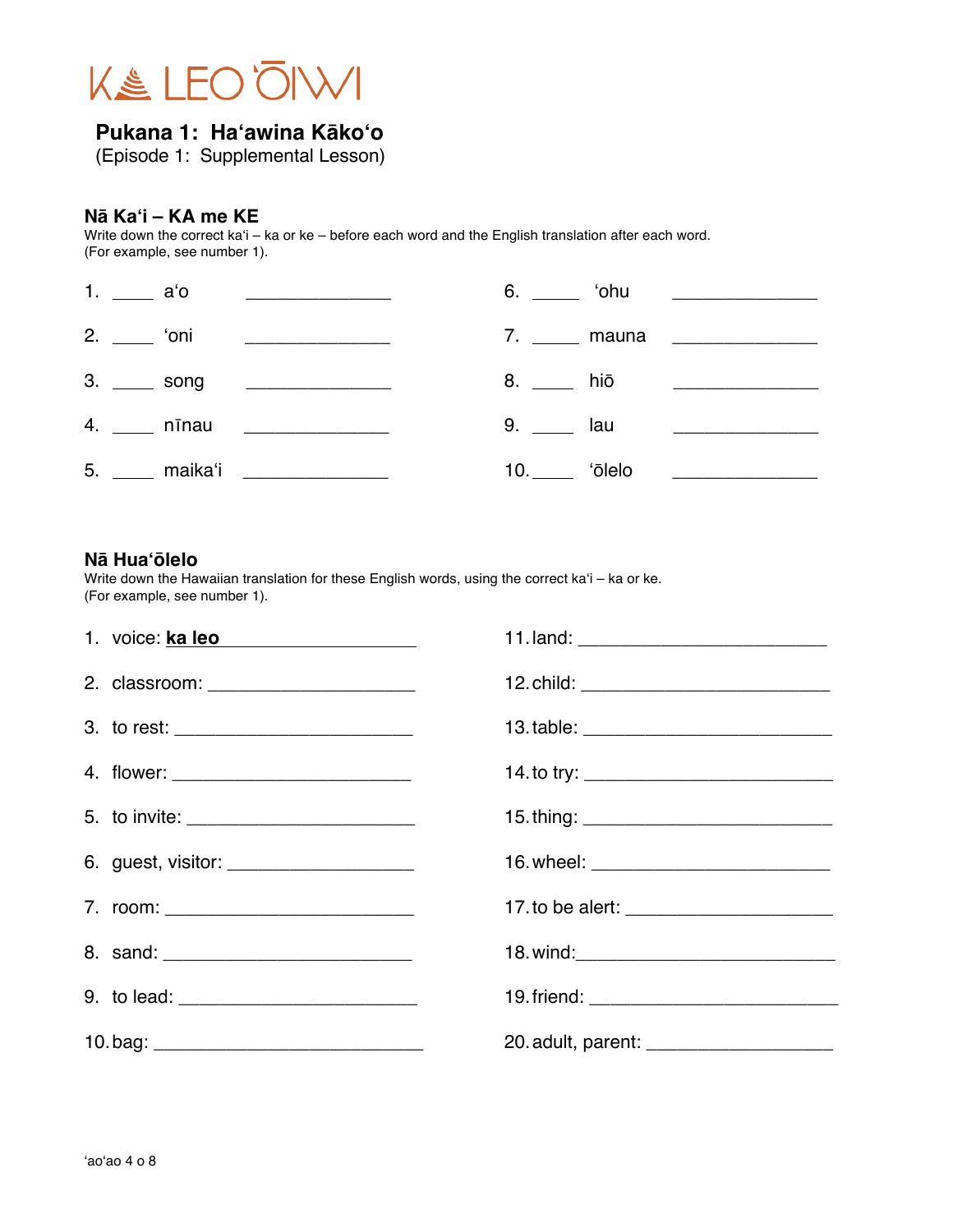

(Episode 1: Supplemental Lesson)

## **Kāhulu**

Translate these kāhulu into Hawaiian using the correct kaʻi – ka or ke. (For example, see number 1).

| 1. the excellent teacher: ____________            | ke kumu kela kalendera ke kumu kela                                                                                                                                                                                                  |
|---------------------------------------------------|--------------------------------------------------------------------------------------------------------------------------------------------------------------------------------------------------------------------------------------|
|                                                   |                                                                                                                                                                                                                                      |
|                                                   |                                                                                                                                                                                                                                      |
|                                                   |                                                                                                                                                                                                                                      |
|                                                   | 5. the beautiful feather: <b>contained a set of the set of the set of the set of the set of the set of the set of the set of the set of the set of the set of the set of the set of the set of the set of the set of the set of </b> |
|                                                   |                                                                                                                                                                                                                                      |
|                                                   |                                                                                                                                                                                                                                      |
|                                                   |                                                                                                                                                                                                                                      |
| 'Ōlelo Pōkole<br>Translate the following phrases. |                                                                                                                                                                                                                                      |
|                                                   |                                                                                                                                                                                                                                      |
|                                                   |                                                                                                                                                                                                                                      |
|                                                   |                                                                                                                                                                                                                                      |
|                                                   |                                                                                                                                                                                                                                      |
|                                                   |                                                                                                                                                                                                                                      |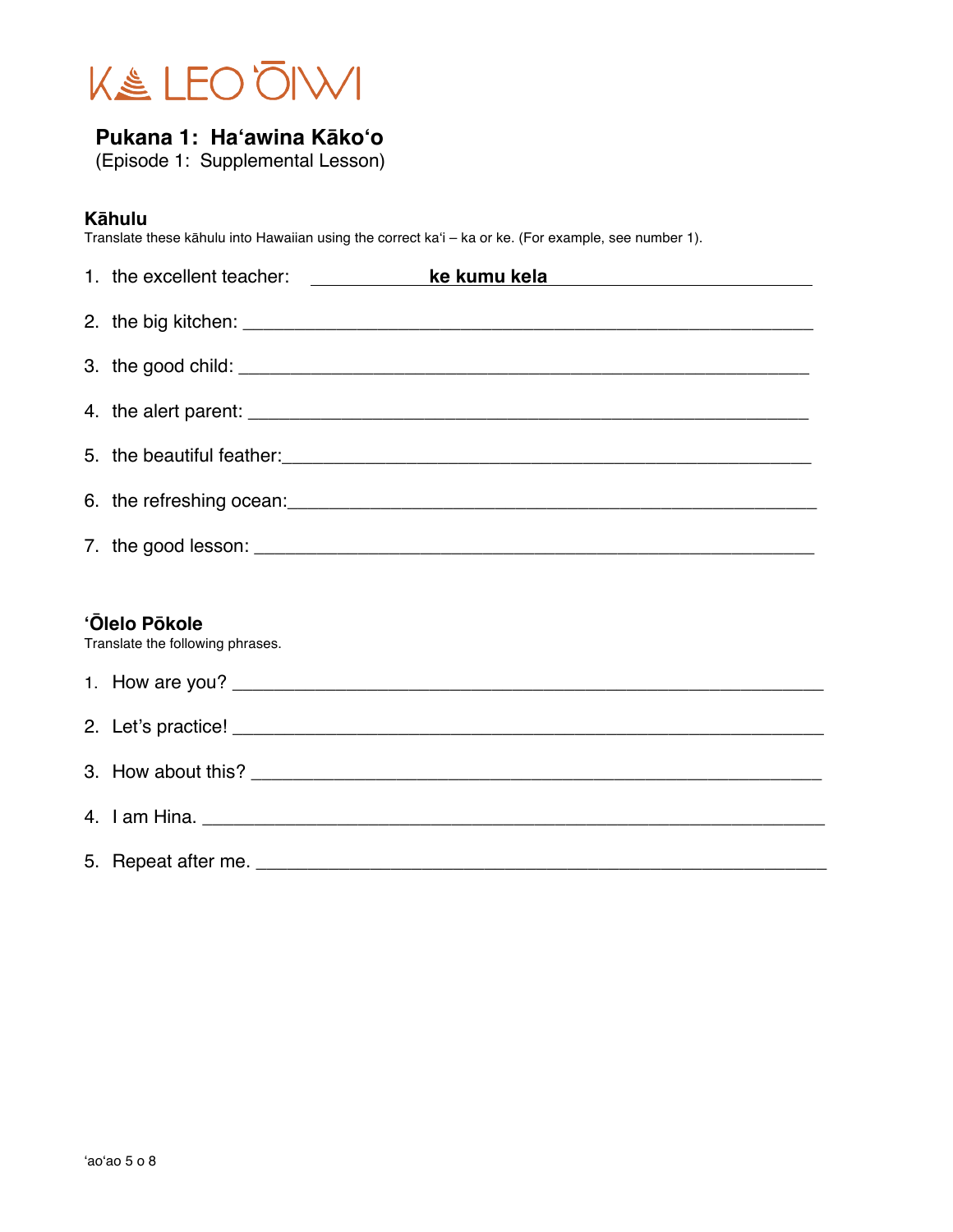

(Episode 1: Supplemental Lesson)

# **PEPA HĀʻINA: ANSWER SHEET**

## **Nā kaʻi – KA me KE**

Write down the correct kaʻi – ka or ke – before each word and the English translation after each word.

| 1. <b>ke</b> a'o |             | to teach, to learn             |                   | 6. <b>ka</b> 'ohu | mist                             |
|------------------|-------------|--------------------------------|-------------------|-------------------|----------------------------------|
| 2. ka 'oni       |             | <u>to move, wiggle</u>         |                   |                   | 7. ka mauna mountain             |
| 3. ke song       |             | <u>mele</u>                    | 8. <u>ka </u> hiō |                   | <u>to lean</u>                   |
|                  | 4. ka nīnau | question                       | 9. ka lau         |                   | <u>leaf</u>                      |
|                  |             | 5. ke maika'i good, fine, well |                   |                   | 10. ka 'ōlelo language, to speak |

### **Nā Huaʻōlelo**

Write down the Hawaiian translation for these English words, using the correct kaʻi – ka or ke.

| 1. voice:          | ka leo         | $11$ . land:       | ka 'āina        |
|--------------------|----------------|--------------------|-----------------|
| 2. classroom:      | ka lumi papa   | 12. child:         | ke keiki        |
| 3. to rest:        | ka ho'omalolo  | 13. table:         | ke pākaukau     |
| 4. flower:         | ka pua         | 14. to try:        | ka hoʻāʻo       |
| 5. to invite:      | ke kono        | $15.$ thing:       | ka mea          |
| 6. guest, visitor: | ka hoakipa     | 16. wheel:         | ka huila        |
| 7. room:           | ka lumi        | 17. wind:          | ka makani       |
| 8. sand:           | ke one         | 18. to practice:   | ka ho'oma'ama'a |
| 9. to lead:        | <u>ke kaʻi</u> | 19. friend:        | ka hoaaloha     |
| $10$ .bag:         | ke 'eke        | 20. adult, parent: | ka makua        |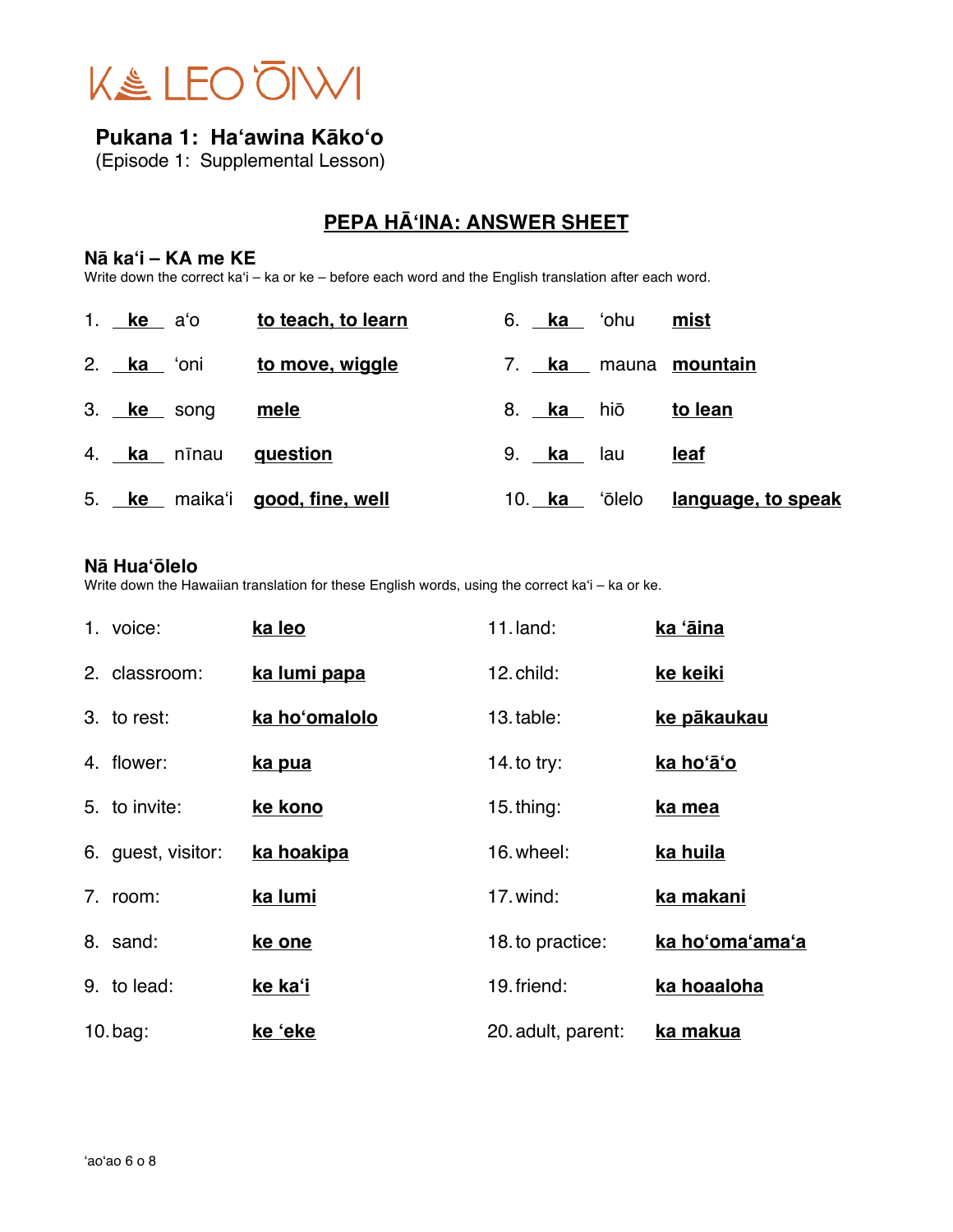

(Episode 1: Supplemental Lesson)

## **PEPA HĀʻINA: ANSWER SHEET (hoʻomau ʻia : continued)**

#### **Kāhulu**

Translate these kāhulu into Hawaiian using the correct kaʻi – ka or ke.

- 1. the excellent teacher: **ke kumu kela** 2. the big kitchen: **ka lumi kuke nui** 3. the good child: **ke keiki maikaʻi** 4. the alert parent: **ka makua makaʻala** 5. the beautiful feather: **ka hulu nani** 6. the refreshing ocean: **ke kai ʻolu**
- 7. the good lesson: **ka haʻawina maikaʻi**

## **ʻŌlelo Pōkole**

Translate the following phrases.

| 1. How are you?     | Pehea 'oe?             |
|---------------------|------------------------|
| 2. Let's practice!  | E ho'oma'ama'a kākou!  |
| 3. How about this?  | Pehea kēja?            |
| 4. I am Hina.       | 'O wau 'o Hina.        |
| 5. Repeat after me. | <u>E hoʻopili mai.</u> |